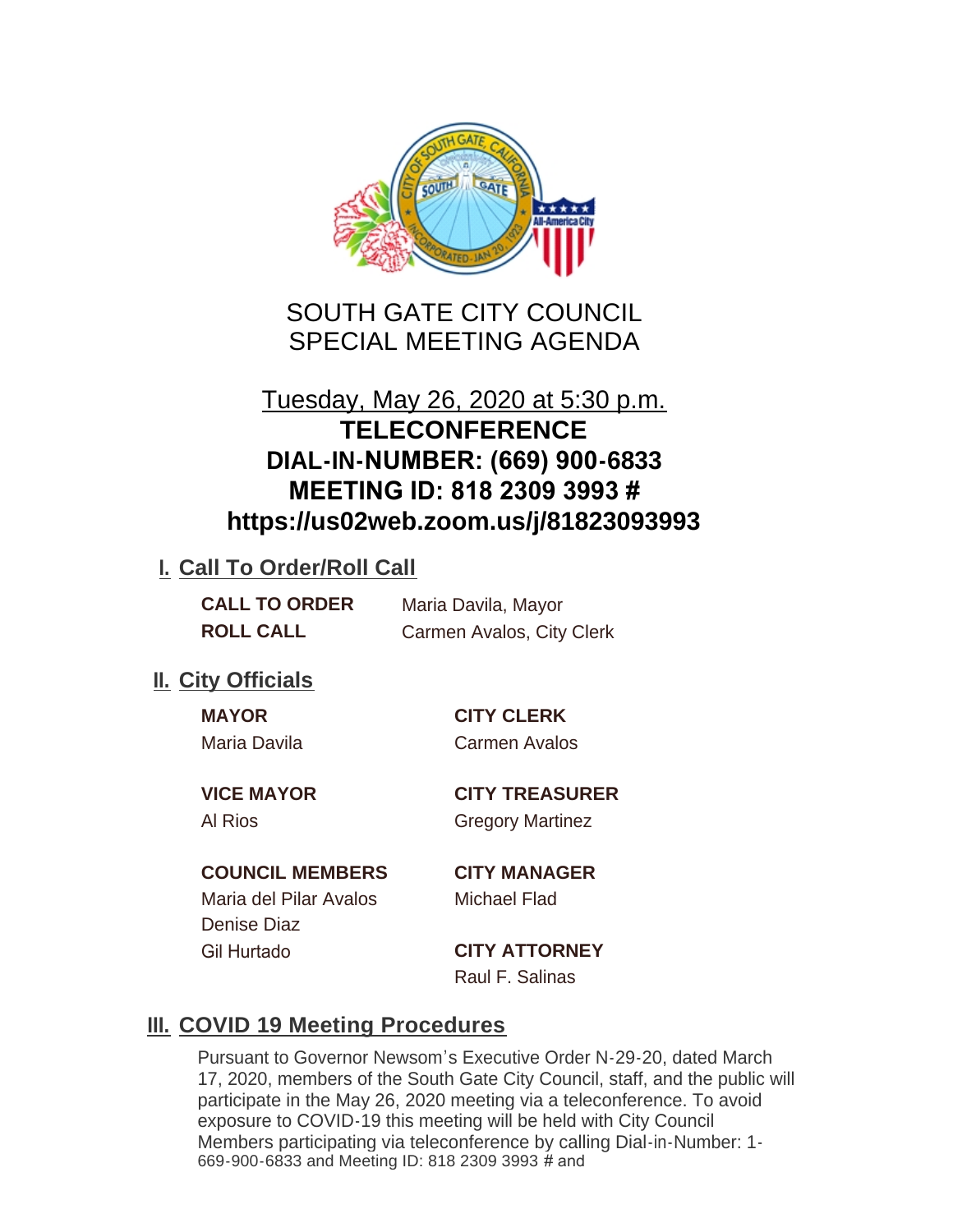669-900-6833 and Meeting ID: 818 2309 3993 # and https://us02web.zoom.us/j/81823093993

Additionally, you may submit your comments electronically by emailing the City Clerk at cavalos@sogate.org.

#### **Procedure for Participation:**

Any person wanting to participate may request to "speak" on an agenda item. Once acknowledged and authorized by the Mayor the person may speak. Alternatively, any person may submit comments on an item electronically by emailing cavalos@sogate.org. Submissions by email must be received 30 minutes prior to the posted start time of the meeting if emailing subject.

Subject line should read: **COMMENTS FOR ITEM \_\_\_\_\_, MEETING OF MAY 26, 2020**.

Please note, you will enter the meeting muted, but if you want to comment on an Agenda Item or during the public comment portion of the Agenda, raise your hand or press \*9 at the appropriate time indicated by the Mayor. When you are selected to speak, you will hear that you are unmuted, this is the time to make your public comments. Your patience with these changes is appreciated as the City adjusts to new ways of conducting business during the COVID-19 pandemic. Thank you.

**Accessibility:** Reasonable accommodations for individuals with disabilities will be handled on a case-by-case basis and in accordance with the Americans with Disabilities Act and Governor Newsom's Executive Order N-29-20. Please call the Office of the City Clerk at 323.563.9510.

## **Meeting Compensation Disclosure IV.**

Pursuant to Government Code Section 54952.3: Disclosure of compensation for meeting attendance by City Council Members is \$650 monthly regardless of the amount of meetings.

# **Closed Session: (ATTY) V.**

### **1. CONFERENCE WITH LEGAL COUNSEL – PENDING LITIGATION**

Pursuant to Government Code Section 54956.9(a), 54954.9(b)(3)(C)

- a. David Dwayne Benefield v. City of South Gate
- b. Layton Douglas Kling v. City of South Gate
- c. Alfred Muñoz v. City of South Gate (WCAB)

Documents:

#### MEMORANDUM 05-26-20.PDF

## **Special Meeting Adjournment VI.**

I, Carmen Avalos, City Clerk, certify that a true and correct copy of the foregoing Meeting Agenda was posted on May 21, 2020 at 10:26 a.m., as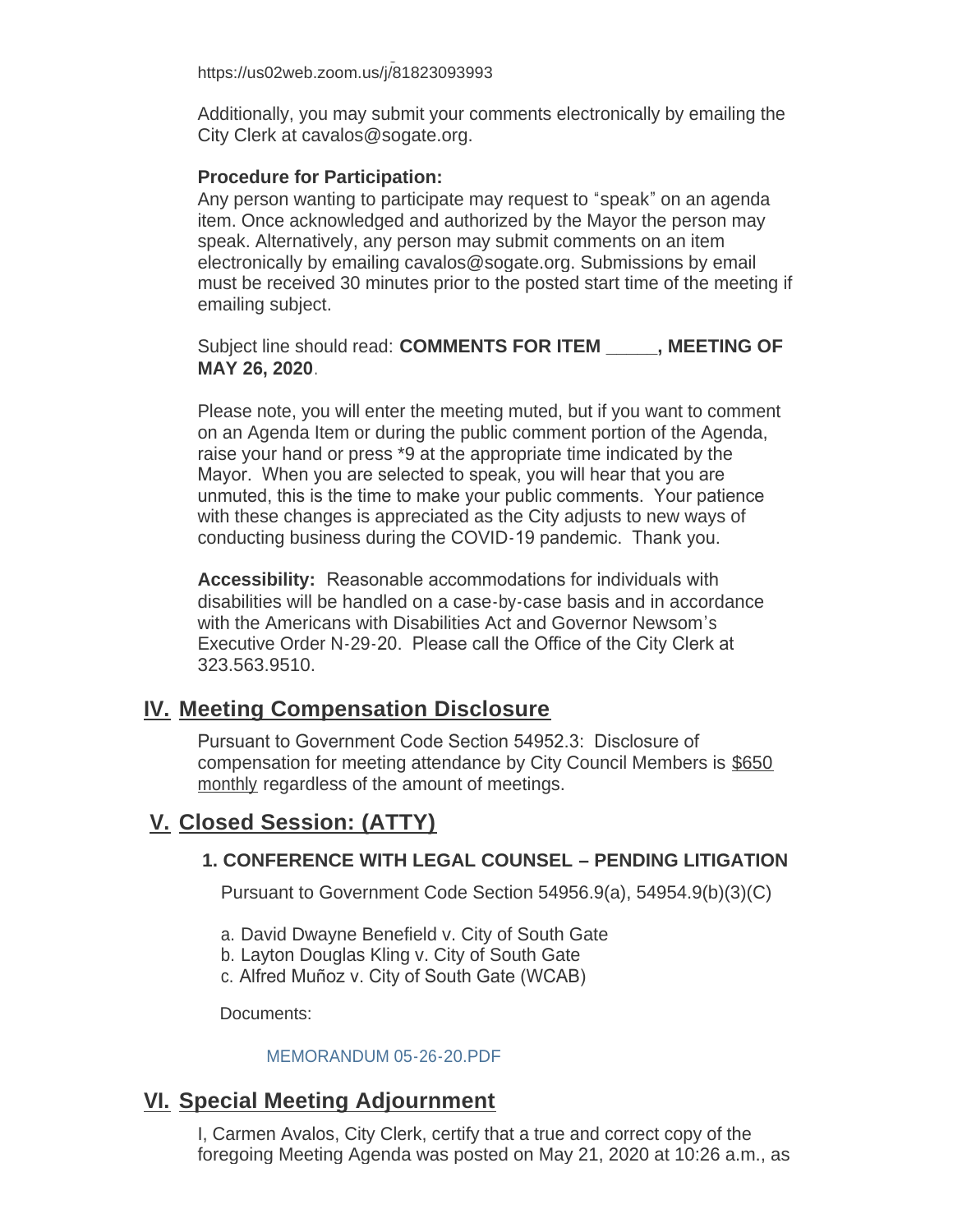foregoing Meeting Agenda was posted on May 21, 2020 at 10:26 a.m., as required by law.

Carmen Avalos, CMC City Clerk

Materials related to an item on this Agenda submitted to the City Council after distribution of the agenda packet are available for public inspection in the City Clerk's Office

> 8650 California Avenue, South Gate, California 90280 (323) 563-9510 \* fax (323) 563-5411 \* [www.cityofsouthgate.org](http://www.cityofsouthgate.org/)

In compliance with the American with Disabilities Act, if you need special assistance to participate in the City Council Meetings, please contact the Office of the City Clerk.

Notification 48 hours prior to the City Council Meeting will enable the City to make reasonable arrangements to assure accessibility.